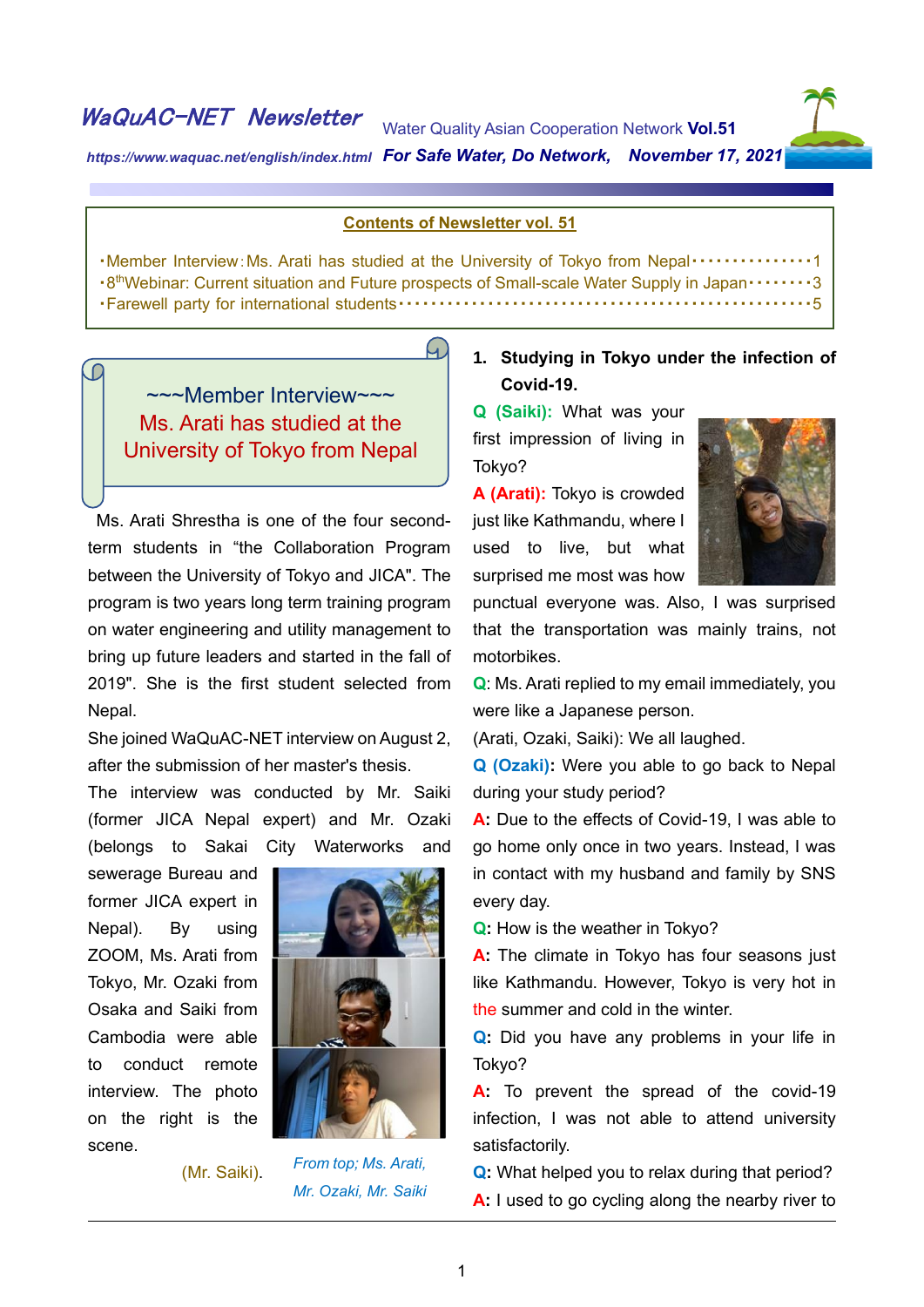refresh myself.

**Q:** Were the sweets in Japan different from those in Nepal?

A**:** It's different. I've grown to love matcha ice cream.

**Q:** What kind of food did you like in Japan?

**A:** Sushi! At first, I didn't like wasabi, but now I love it. My favorite sushi items are salmon and shrimp.

**Q:** Did you make many friends?

**A:** I studied in the international course, so I made friends with many international students. Especially, I had a good relationship with my friend who I shared a room with.

#### **2. A piece of memory**

**Q:** The photo you have prepared today is also a photo of you and your friends. Could you tell us what kind of memories you have in this photo?

**A:** This is a picture with my friends of international students. After finishing the defense of master's thesis in the end of last month (July, 2021), we gathered a little for celebration at a Vietnamese restaurant in Shin-Okubo. Taking care about Covid-19 infection, we all talked about our accomplishment and happiness while eating Pho.



*Photo: in the left line, from front, Ms. Asti (Indonesia), Ms. Tin (Philippines), Ms. Tuti (Indonesia), in the right line, from front, Ms. Shiela (Philippines), Ms. Nwe (Myanmar, roommate of Ms. Arati), Ms. Arati.*

After this, we went to the game center and one of my friends got a pretty doll from UFO Catcher. I watched it and enjoyed very much.

#### **3. Master's thesis at the University of Tokyo**

**Q:** What kind of work did you do in your affiliation in Nepal?

**A:** I was working as a national government officer. I was in charge of collecting, organizing, and analyzing information on operational indicators and other aspects of community water supply.

**Q:** What did you major in university?

A**:** My major was civil engineering and had a bachelor's degree from the Pulchowk Campus of the Institute of Engineering in Nepal.

**Q:** What is the title of your master's thesis at the University of Tokyo?

A**:** My master's thesis is entitled "Quantitative analysis on service levels and water consumption inequalities of communitymanaged water supply systems in Nepal ".

**Q:** What did you learn through this research?

**A:** I learned how to acquire data through this research. Also, my supervisor, Dr. Takizawa, taught me carefully about the accuracy of the data, how to read it, and how to use it.

**Q:** WaQuAC-Net is also paying attention to community water supply in local level, so would you please introduce it if you have a chance? **A:** Yes.

(Ozaki and Saiki understood it as "willing consent.")

#### **4. Prospects after returning to Nepal**

**Q:** You are graduating from the University of Tokyo this fall. What are your plans after you return to Nepal?

A**:** I want to return to my affiliation and use what I studied in Japan. I'd like to support the water supply sector in Nepal, especially with regard to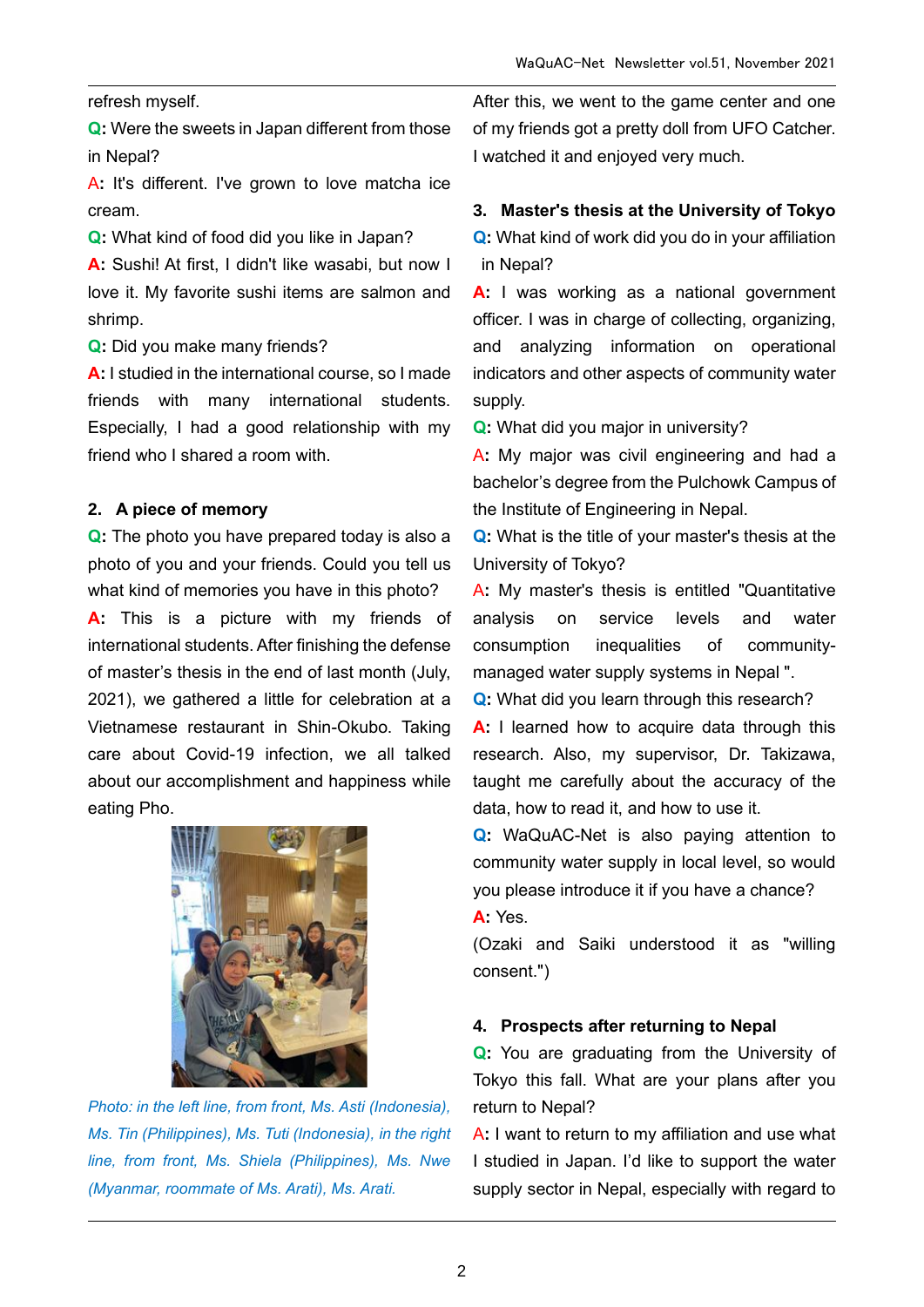quantitative evaluation of community water supply. Also, in my private life, I want to cook and eat spicy Nepalese food and visit temples with my family since Dashain festival (a traditional Nepalese event) is coming up.

#### **5. Others**

**Q:** What would you like to say to the WaQuAC-Net?

A**:** I think WaQuAC-Net has a good environment where people can share their various experiences, webinars are useful, and I can talk to people closely.

**Q:** What would you like to say to future international students?

A**:** 2 years is a long and hard time, but if you have a chance, you should take it! It is a useful opportunity.

**Q Q**: Thank you very much, Ms. Arati. Please enjoy your life in Tokyo until graduation, while taking measures against COVID-19 infection.

> (Reported by Mr. Takashi Saiki, JICA Expert in Cambodia)

#### ♪♪♪♪♪♪♪♪♪♪♪♪♪♪♪♪♪♪♪♪♪♪♪♪♪♪♪♪♪♪♪♪♪♪♪♪♪♪♪♪♪♪♪♪

**8 th WaQuAC-Net Webinar Current Situation and Future Prospects of Small-scale Water Supply in Japan** 

**Presenter: Dr. Mari ASAMI National Institute of Public Health**

The 8th WaQuAC-Net Webinar was held on July 17, 2021. The theme was "Current Situation and Future Prospects of Small-scale Water Supplies in Japan". Presenter was Dr. Asami. She had given a presentation of the same title at the previous 7th Webinar, along with presentations from Rwanda and Thailand. It had been done successfully. However, many WaQuAC-Net members wanted to know more detail situation of small-scale water supply in Japan.

WaQuAC-Net planed 8<sup>th</sup> webinar which was same title but specializing Japanese case, and contents was more detail. We asked Dr. Asami as a presenter again. She kindly accepted the presentation.

There were 44 participants, including WaQuAC-Net members and people from universities,

governments, water utilities, consultants, water engineering companies. That number was the largest ever.

#### **1. Summary of the presentation**

The presentation contained the current situation of small-scale water supplies, water quality, technology, budget issues, and future directions. The information was based on the "Integrated research on sustainable maintenance of smallscale water supply system" which was conducted with the Science Research Grant by the Ministry of Health, Labor and Welfare.

Since small-scale water supply has been not taken up as the main focus of the government,

then the situation of small-scale water supply is not well known. Therefore, 8<sup>th</sup> webinar received a lot of attention.

\*Contents of the presentation

Please refer the ppt materials at references in WaQuAC Net website as follow,

[https://www.waquac.net/pdf/data/data\\_20210721.pdf](https://www.waquac.net/pdf/data/data_20210721.pdf)

(\* Language: Japanese)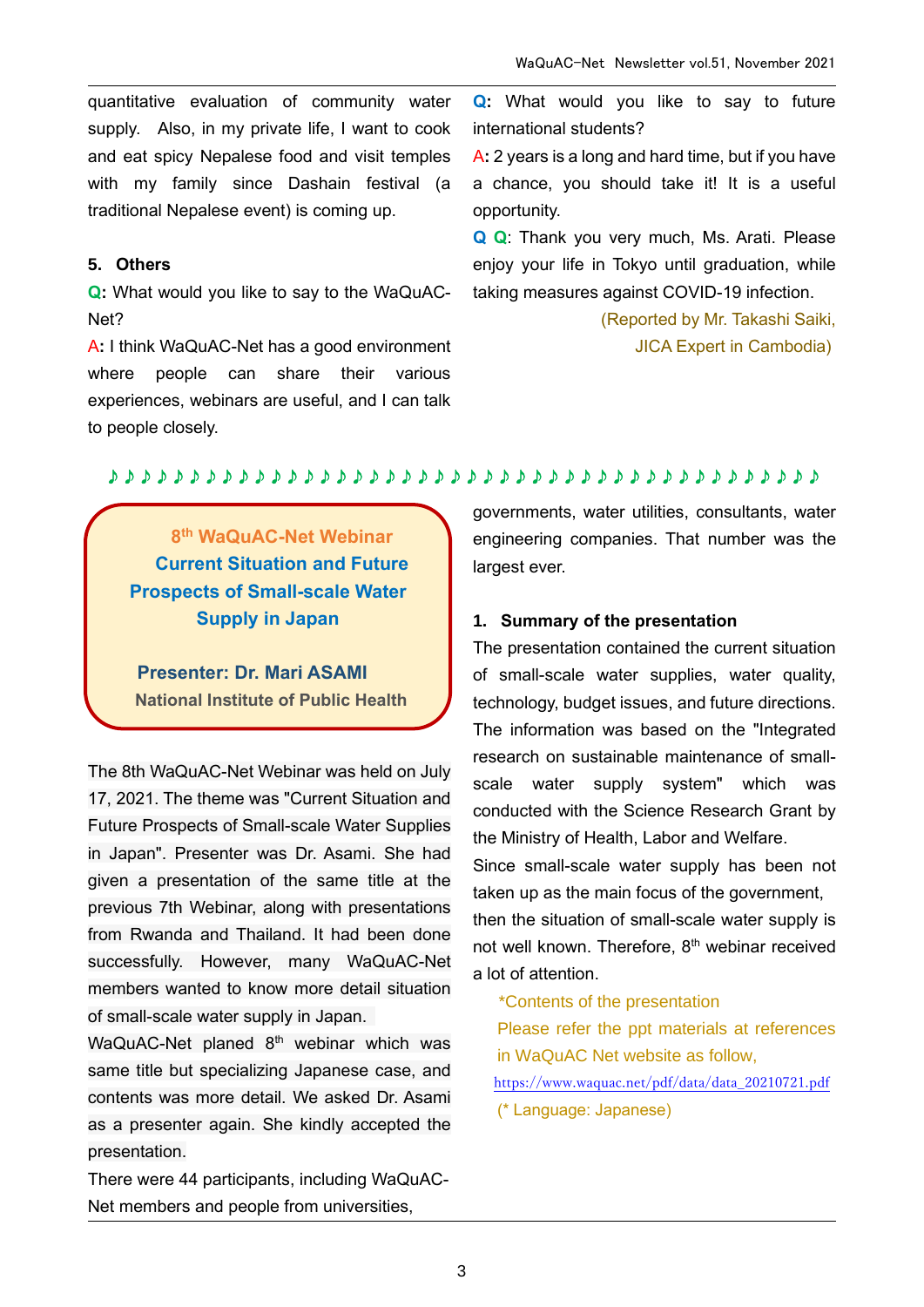

**Participants of WaQuAC-Net 8th Webinar**

#### **2.Question & Answer**

In the Q&A session after the presentation, many questions came up and lively discussions were held from various perspectives such as professors, Government official, staffs of water utilities, engineers of water engineering companies, researchers of institutes and etc. It became a very meaningful webinar. Japanese small scale water supplies face many problems and it was confirmed that efforts to resolve these problems are necessary. Participants discussed the need of the introduction of sustainable technologies and the collaboration with other industries such as electricity, gas, welfare and so on. The above ideas could also be used for international cooperation on water supply projects in developing countries. Since this theme is very important, we would like

to continue to discuss toward solving the problems of small-scale water supply.

#### **3.Questionnaire result after the presentation**

1) Measures against problems of small-scale water supply

# I hope it will be a place to solve problems. I also want to cooperate.

# Small-scale water supply management is difficult to continue business. The conventional method does not solve the problem.

# Collaboration with other industries has room for consideration.

# Technologies of experts are needed even in Japan. It is necessary to look domestically

- # It is also necessary to listen to the opinions of residents more in order to improve small-scale water supply.
- # Sustainable technologies always do not mean new technology.

# We need to think about diversification of water supply.

 $#$  It requires interdisciplinary study with welfare, city planning and so on.

2) Opinions and impressions on the theme

# It was interesting because we discussed widely from technical matters to political measures.

- # This webinar is also useful for overseas members.
- # Japan with a declining population and African countries with a growing population have the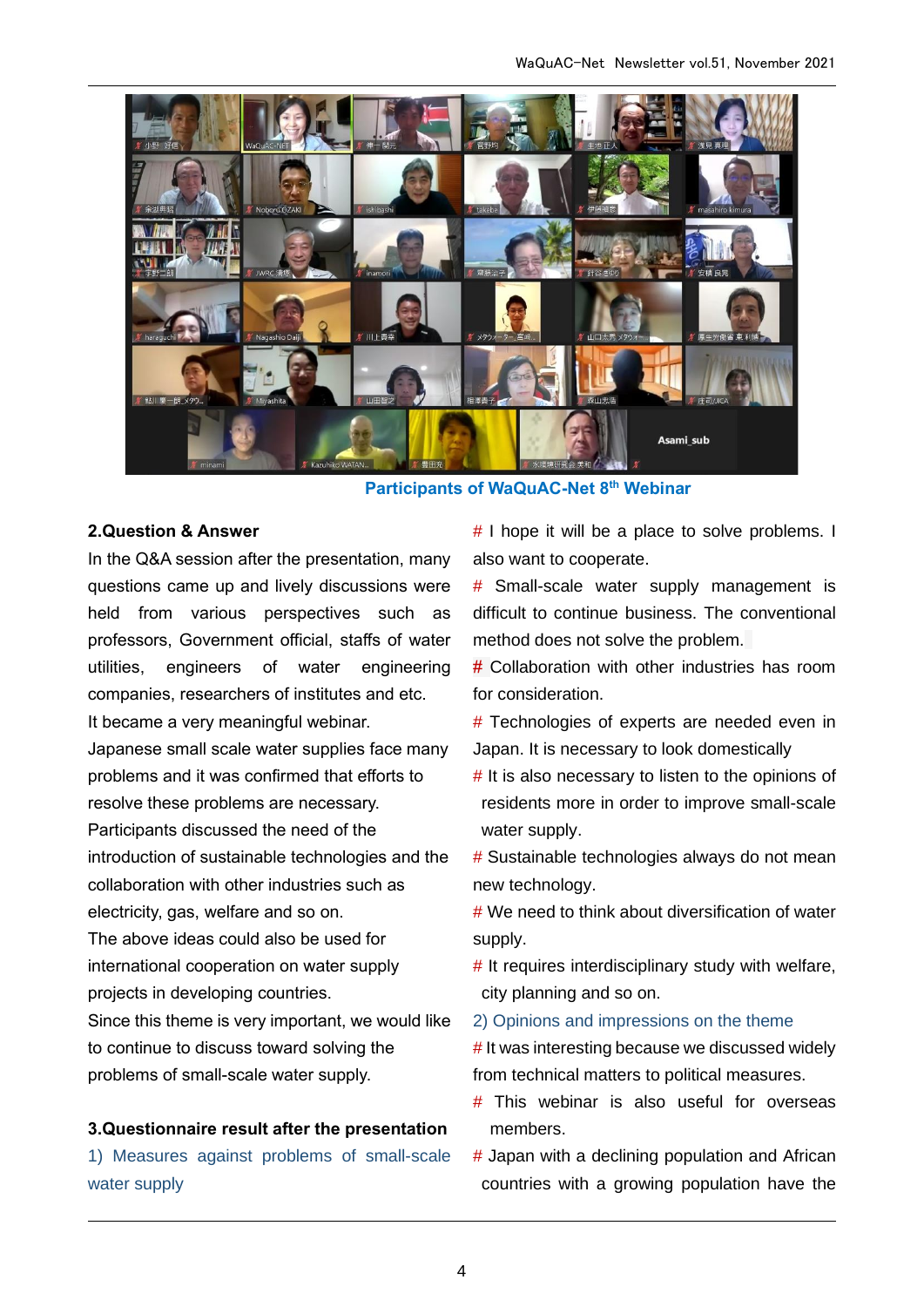same problem in small- scale water supply.

# It was a good opportunity for interaction.

- $#$  It was difficult to share the image due to the various types of small-scale water supplies.
- $#$  It was an interesting theme and I wanted to hear it before going to developing countries.
- 3) Webinar management

 $#$  It was great to have this kind of meeting on the webinar.

# Thank you for accepting non-members.

 $# A$  commentator is required when the number of participants is large. (By Mr. Yoshinobu Ono, Yokohama City Water Works Bureau)

> **Farewell Party for International Students**

WaQuAC-Net held a zoom farewell party on September 10, 2021 for four international students who have completed their master's program and are leaving Japan.

They came to Japan in the fall of 2019 under the "Collaboration Program between University and JICA", which was to develop human resources for future leaders in the water supply field.

They conducted research on the issue of water supply in their own country for two years and completed successfully in September this year.

Their university, country and organization belonged are as follows;

Toyo University, Cambodia, Phnom Penh Water Supply Authority

Ms. Indrastuti

University of Tokyo, Indonesia, Ministry of Public Works and Housing

Ms. Tiasti Wening Purwandari, Same as above

| Ms. Arati Shrestha                        |  |  |  |  |  |  |
|-------------------------------------------|--|--|--|--|--|--|
| University of Tokyo, Nepal, Department of |  |  |  |  |  |  |
| Water Supply and Sewage (DWSS)            |  |  |  |  |  |  |
| Ms. Nwe Nwe Zin*                          |  |  |  |  |  |  |
| University of Tokyo, Myanmar, Yangon City |  |  |  |  |  |  |
| <b>Development Committee</b>              |  |  |  |  |  |  |

\* Ms. Nwe couldn't participate in the party. In the farewell party, participants other than guests were Ms. Khodseewong (Nan), Mr. Christopher, Mr. Evode, Mr. Mphatso, Mr. Sasayama, Ms. Kamegai, Ms. Kuniyasu, Mr. Igarashi, Ms. Asami, Ms. Yariuchi and Ms. Yamamoto. Totally 15 persons participated. At the beginning of the party, all the participants introduced themselves, and the brief presentations about the master's thesis were given by four guests. And participants asked several questions to them. (Ms. Nwe was absent because of early return to her homeland). Their themes of master thesis were as follows;

Mr.Chenda; Investigation of non-revenue water and finding causes in Phnom Pent Water Supply Authority (PPWSA).

Ms. Indrastuti; Groundwater quality and household water treatment system (comparing three systems; chlorination, ceramic membrane filtration and RO + UV).

Ms. Tiasti; Performance assessment of sea water reverse osmosis (SWRO) system for water supply on small islands in Indonesia.

Ms. Arati; Quantitative analysis on service levels and water consumption inequalities of community- managed water supply systems in Nepal.

Next program in the party was gametime. A game was explained by moderator. It was that participants except 4 guests guessed what kind of souvenirs the guests chose as Japanese souvenirs. As a result, the guests chose Japanese sake, Japanese tea, coffee, tumblers, instant noodles, and others. Japanese tea and